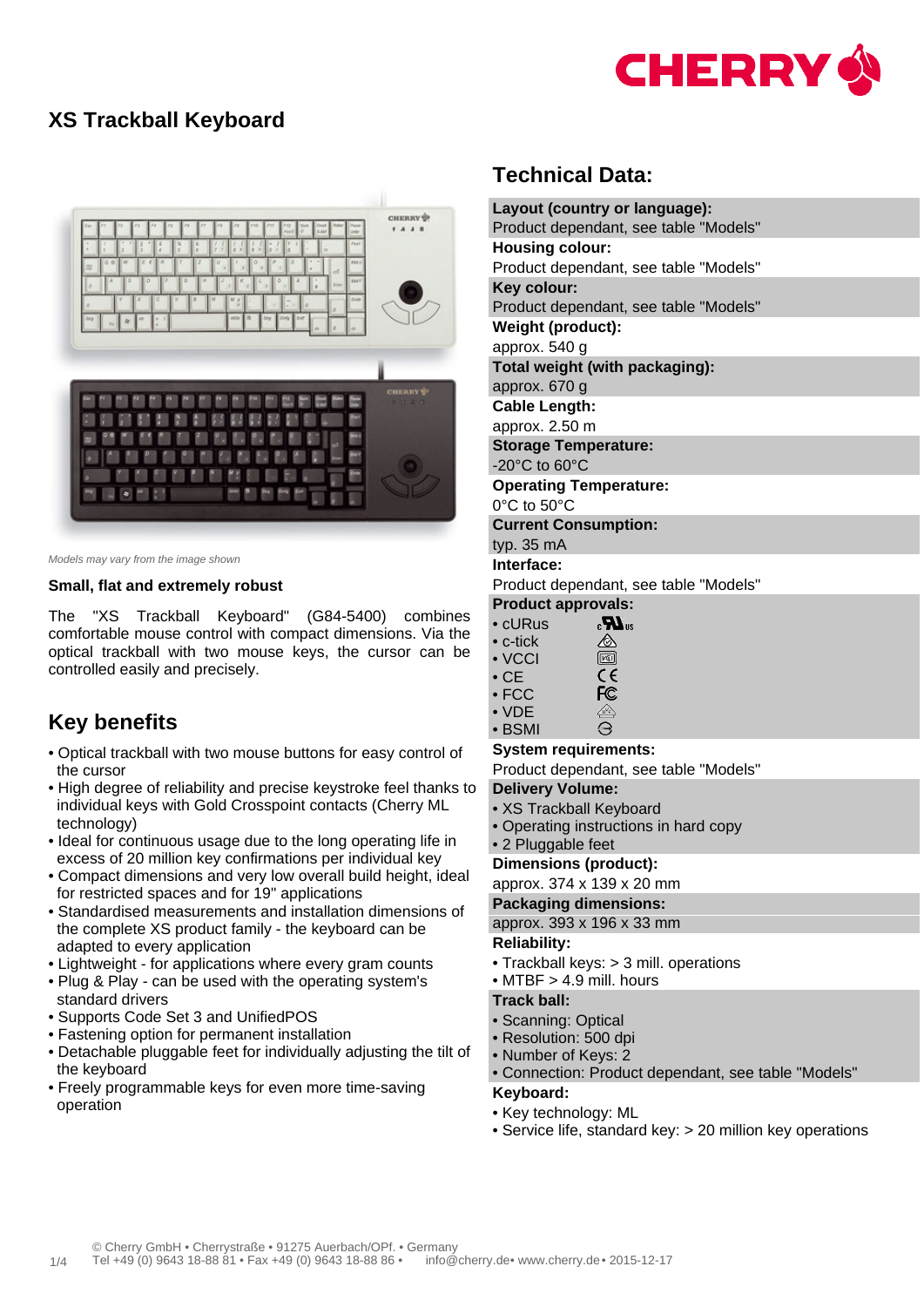

• Operation characteristics: ML Pressure point(50cN)



- Inscription technology: Laser
- Inscription layout: Standard
- Number of Keys: Product dependant, see table "Models" **Packaging Unit:**
- Number of products in the master package: 21
- Number of master packages per pallet: 12
- **Warranty:**
- 2 years

Errors, technical changes and delivery possibilities excepted. Technical information refers only to the specifications of the products. Features may differ from the information provided.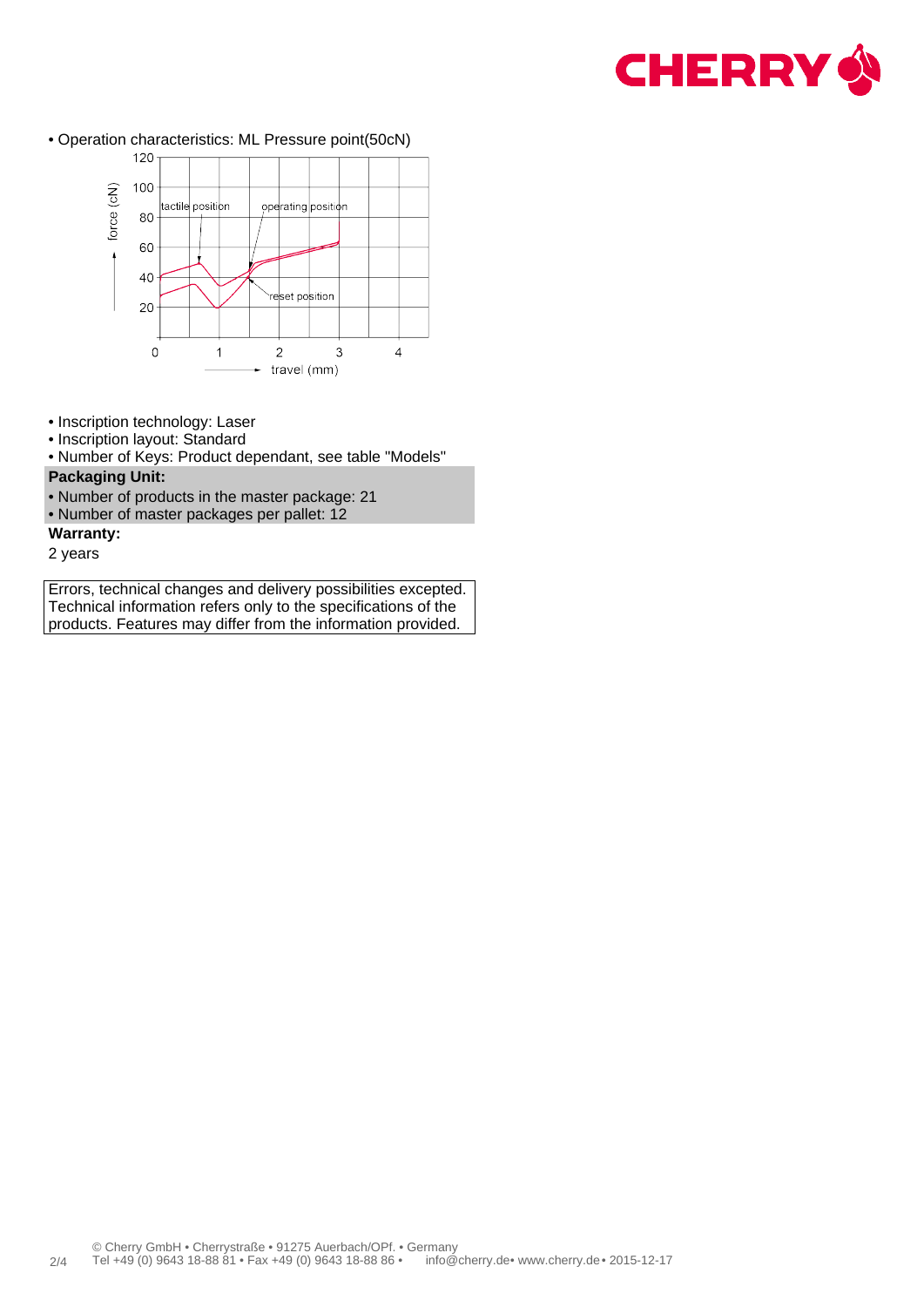

# **Models:**

(possible country/layout versions, others available on request)

|                 | <b>Product name</b>          | Order number    | <b>Layout (country</b><br>or language) | <b>Housing</b><br>colour | Key colour Interface |                                                                | <b>System</b><br>requirements                 | <b>Number of</b><br><b>Keys</b> | <b>Track ball</b><br><b>Connection</b> |
|-----------------|------------------------------|-----------------|----------------------------------------|--------------------------|----------------------|----------------------------------------------------------------|-----------------------------------------------|---------------------------------|----------------------------------------|
| $\mathbf 1$     | <b>XS Trackball Keyboard</b> | G84-5400LPMCH-2 | Switzerland                            | black                    | black                | PS/2<br>(keyboard),<br>PS/2 (mouse,<br>trackball,<br>touchpad) | PS/2 connections<br>for keyboard and<br>mouse | 89                              | PS/2                                   |
| 2               | <b>XS Trackball Keyboard</b> | G84-5400LPMDE-0 | Germany                                | light grey               | light grey           | PS/2<br>(keyboard),<br>PS/2 (mouse,<br>trackball,<br>touchpad) | PS/2 connections<br>for keyboard and<br>mouse | 89                              | PS/2                                   |
| 3               | <b>XS Trackball Keyboard</b> | G84-5400LPMDE-2 | Germany                                | black                    | black                | PS/2<br>(keyboard),<br>PS/2 (mouse,<br>trackball,<br>touchpad) | PS/2 connections<br>for keyboard and<br>mouse | 89                              | PS/2                                   |
| $\vert 4 \vert$ | <b>XS Trackball Keyboard</b> | G84-5400LPMEU-0 | US English with<br>EURO symbol         | light grey               | light grey           | PS/2<br>(keyboard),<br>PS/2 (mouse,<br>trackball,<br>touchpad) | PS/2 connections<br>for keyboard and<br>mouse | 88                              | PS/2                                   |
| 5               | XS Trackball Keyboard        | G84-5400LPMEU-2 | US English with<br>EURO symbol         | black                    | black                | PS/2<br>(keyboard),<br>PS/2 (mouse,<br>trackball,<br>touchpad) | PS/2 connections<br>for keyboard and<br>mouse | 88                              | PS/2                                   |